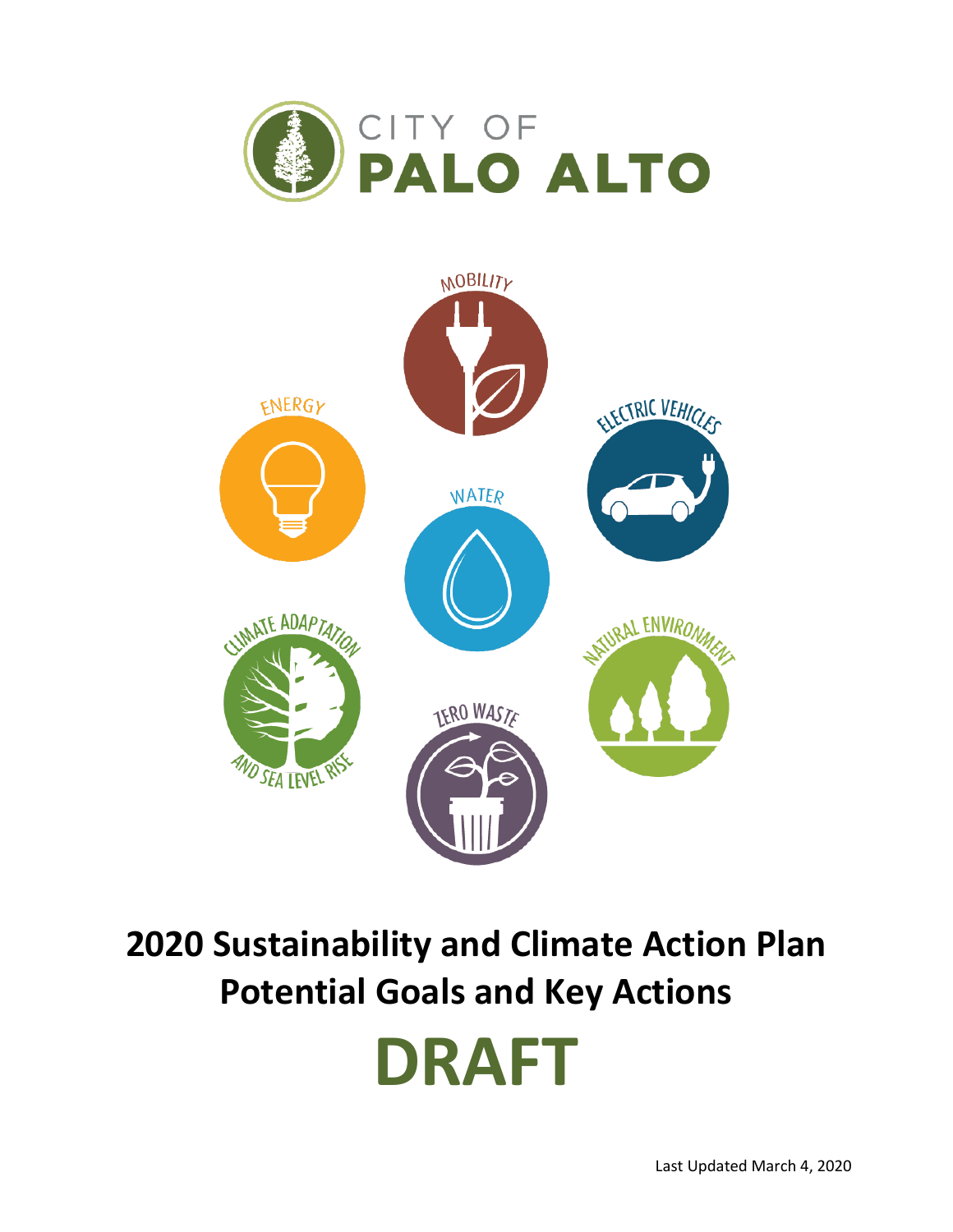## **2020 SUSTAINABILITY AND CLIMATE ACTION PLAN POTENTIAL GOALS AND KEY ACTIONS**

Palo Alto has long been a leader in sustainability, making impressive progress towards reducing its carbon impacts, greenhouse gas emissions, and resource consumption since adopting a [Sustainability Policy](https://www.cityofpaloalto.org/civicax/filebank/documents/7856)<sup>1</sup> in 2001, reflecting the City's intention to be a sustainable community - one which meets its current needs without compromising the ability of future generations to meet their own needs. Since then, the City has undertaken a wide range of initiatives to improve the sustainability performance of both government operations and the community at large, including: adopting one of the first municipal *Climate Action Plans<sup>2</sup>* in the US in 2007; adopting a [Sustainability and Climate Action Plan \(S/CAP\) Framework](http://www.cityofpaloalto.org/civicax/filebank/blobdload.aspx?BlobID=60858)<sup>3</sup> in 2016, which includes an aspirational goal o[f reducing Greenhouse Gas \(GHGs\) emissions 80 percent below 1990 levels by 2030](http://www.cityofpaloalto.org/news/displaynews.asp?NewsID=3534&TargetID=268)<sup>4</sup>; providing 100 percent carbon neutral natural gas since July 2017 — making the City of Palo Alto Utilities the first utility in the world to provide carbon neutral electricity and natural gas as a standard to all customers — having provided 100 percent [carbon neutral](http://www.cityofpaloalto.org/gov/depts/utl/residents/sustainablehome/carbon_neutral/default.asp) electricity since 2013; and, in December 2017 accepting the [2018-2020 Sustainability Implementation Plan \(SIP\)](https://www.cityofpaloalto.org/civicax/filebank/documents/63141) "Key Actions" as a summary of the City's work program<sup>5</sup>. Sustainability is also embedded in the 2030 [Comprehensive Plan](https://www.cityofpaloalto.org/civicax/filebank/documents/62915)<sup>6</sup> (adopted in 2017), with 10 goals and over 50 actions outlined in the 2030 Comprehensive Plan Implementation Plan that are explicitly or implicitly related to sustainability.

While GHG emissions reduction is not the only goal of the S/CAP, it is a major one. To achieve an 80 percent reduction target by 2030, Palo Alto will need to meet a target "GHG reduction budget" of about 224,600 MT CO2e<sup>7</sup>. The analyses in the 2016 S/CAP Framework (conducted in 2014-2015) projected that more than half of the needed additional reductions (117,900 MT CO2e) could come from mobility related measures, just under half (97,200 MT CO2e) from efficiency and fuel switching measures (largely in buildings), and about four percent (9,500 MT CO2e) from continuation and extension of Palo Alto's zero waste initiatives. These reduction targets are outdated and don't include recent sustainability initiatives, actions, and projects. The analyses will be revised to include current information and staff will update this document when more accurate reduction targets are established.

As a result of various City-led initiatives, programs, and activities focused on climate change and sustainability, by the end of 2018 Palo Alto had reduced GHG emissions an estimated 56.5 percent from the 1990 baseline, despite a population increase of 20.4 percent from the 1990 baseline.

<sup>1</sup> <https://www.cityofpaloalto.org/civicax/filebank/documents/7856>

<sup>2</sup> <https://www.cityofpaloalto.org/civicax/filebank/documents/9946>

<sup>3</sup> <https://www.cityofpaloalto.org/civicax/filebank/documents/60858>

<sup>4</sup> <https://www.cityofpaloalto.org/news/displaynews.asp?NewsID=3534&TargetID=268>

<sup>5</sup> <https://www.cityofpaloalto.org/civicax/filebank/documents/63141>

<sup>6</sup> <https://www.cityofpaloalto.org/civicax/filebank/documents/62915>

 $<sup>7</sup>$  MT CO2e = metric tons of CO2 equivalent</sup>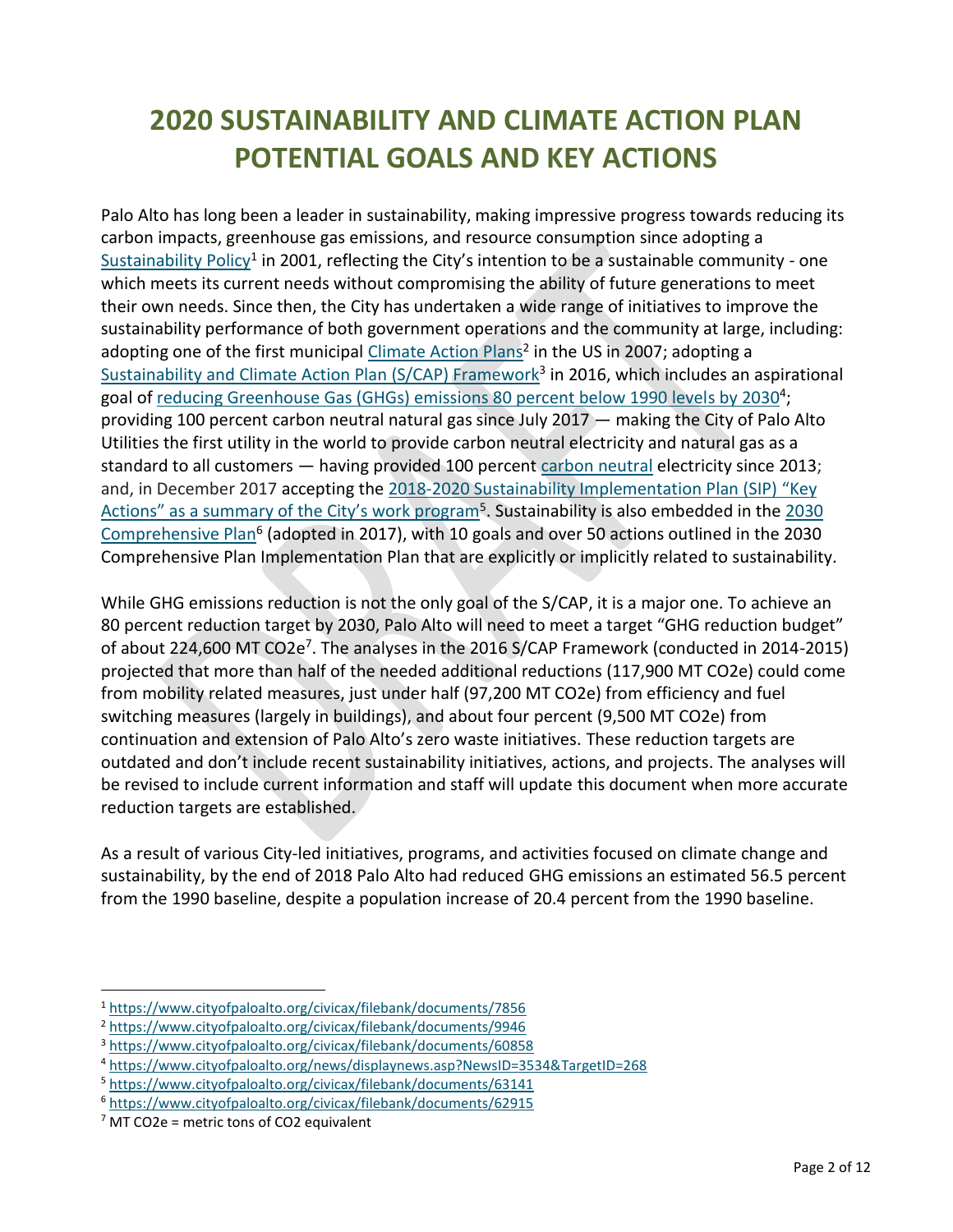Overall, the performance of City Municipal Operations showed a 65.8 percent reduction in Scope 1 and Scope 2 emissions<sup>8</sup> from the 2005 baseline year.

For the City to continue progress towards its climate and sustainability goals and targets, a 2020 S/CAP Update is necessary to further study the highest impact actions to take. While the SIP focused on two key concerns—CO2 emissions and Water—and four key areas of activity: Energy, Mobility, Electric Vehicles, and Water, the 2020 S/CAP Update will include Key Actions in the following areas: Energy, Mobility, Electric Vehicles, Water, Climate Adaptation and Sea Level Rise, Natural Environment, and Zero Waste. This document outlines the proposed goals and Key Actions that will be the foundation for the 2020 S/CAP. Some of the Key Actions can be readily implemented at a staff level; some will require review and approval by Council; and some may require environmental review, including under the California Environmental Quality Act (CEQA), prior to adoption and implementation. All of the Key Actions will go through an impact analysis, which will detail the costs and benefits (including co-benefits), expected GHG remissions reductions, and sustainability benefits. In addition, in March 2019 Council approved a Sea Level Rise Adaptation Policy to provide a roadmap for creating a comprehensive Sea Level Rise Adaptation Plan, which will be incorporated into the 2020 S/CAP Update.

The City is fully committed to a sustainable future. The City owns, operates, and maintains a fullservice utilities portfolio that provides electric, gas, water, and wastewater services to residents and businesses in Palo Alto. Palo Alto's continued leadership in advancing sustainability commitments has succeeded mainly because of the continued cooperation across City Departments and diverse community stakeholders, and the support of City Council. The 2020 S/CAP will be a major step forward towards the 2030 goal of 80 percent GHG reduction, which far exceeds the state of California's world-leading reduction goals of 40 percent by 2030 and 80 percent by 2050. As the rest of the country looks to California for leadership in sustainability, the City of Palo Alto will continue to lead by example.

Key Timeline Dates:

- ➢ February 2020: Council Informational Report on 2020 S/CAP Update
- ➢ March 2020: Council Approval of 2020 2021 Sustainability Work Plan
- ➢ March 2020: 2020 S/CAP Update Community Engagement Workshop
- ➢ April October 2020: 2020 S/CAP topic specific meetings
- ➢ Spring 2020: Sea Level Rise Vulnerability Assessment commences
- ➢ May 2020: Updated Business as Usual Forecast completed
- ➢ Summer 2020: Impact Analysis of 2020 S/CAP Key Actions completed
- ➢ Fall 2020: Council Study Session on 2020 S/CAP Update
- ➢ Fall 2020: 2020 S/CAP Summit to finalize goals and Key Actions
- ➢ December 2020: Draft CEQA Report completed

<sup>&</sup>lt;sup>8</sup> Scope 1 and Scope 2 emissions are non-biogenic emissions that are caused by human activity. Biogenic emissions are assumed to be net carbon neutral and not reported under GHG emission reporting protocols. Scope 2 emissions from electricity were eliminated starting in 2013 by the purchase of Renewable Energy Credits (RECs) under the Carbon Neutral Plan.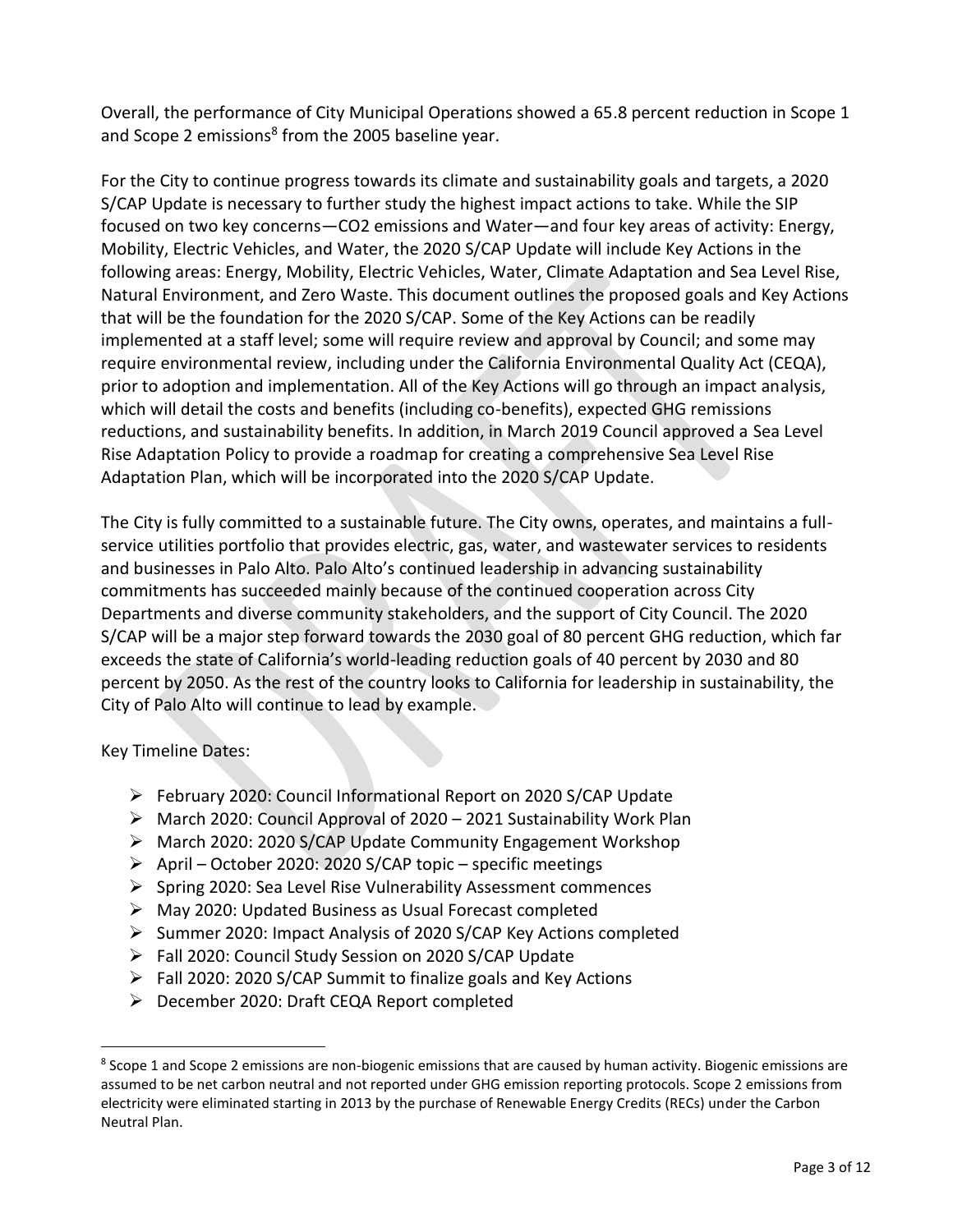- ➢ April 2021: Final CEQA Report completed
- ➢ April 2021: Sea Level Rise Adaptation Plan completed
- ➢ April 2021: Council Adopts 2020 S/CAP Update
- ➢ 2025: Update the S/CAP with further key actions
- ➢ 2030: Achieve S/CAP Goals, including 80% GHG Reduction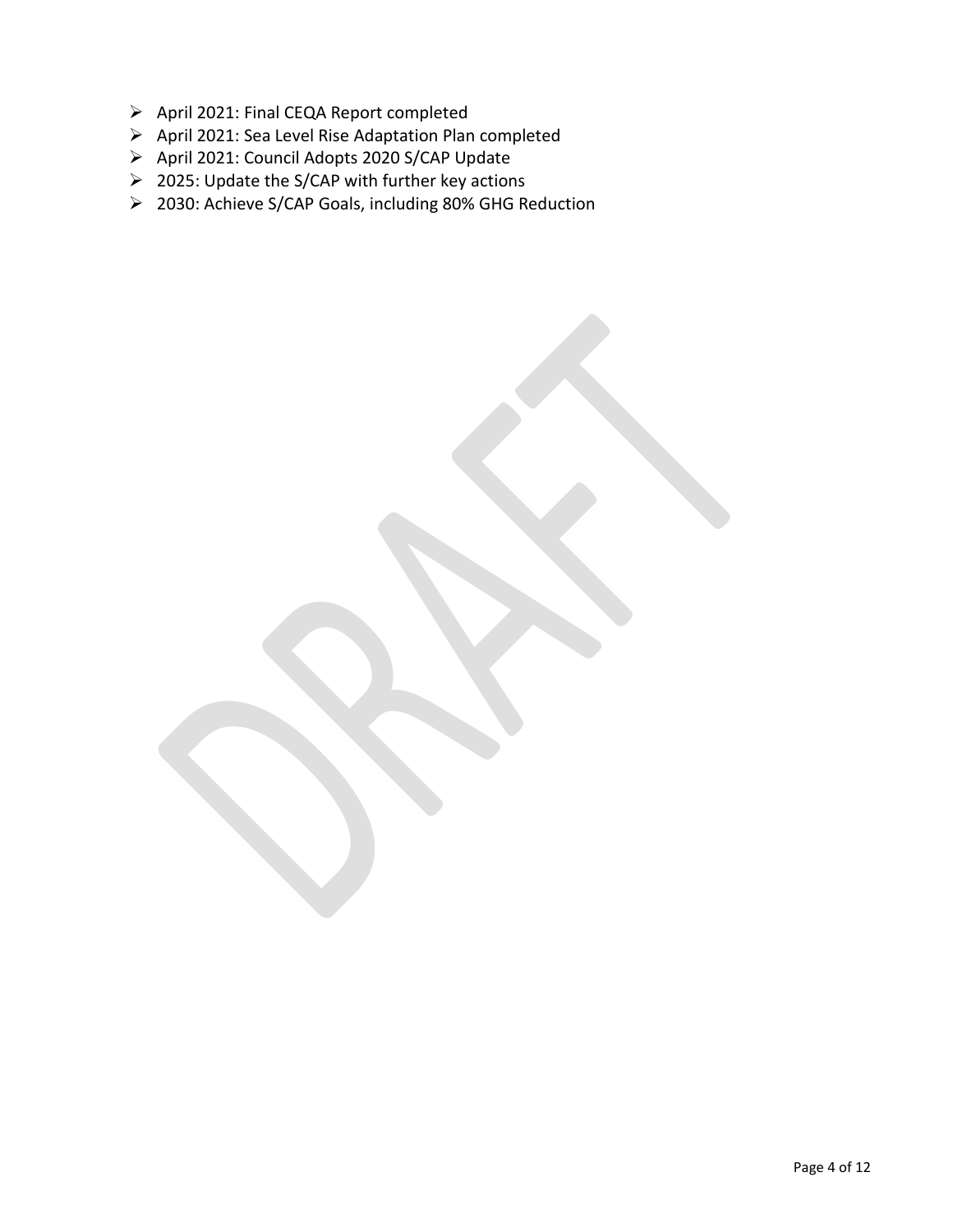## **2020 SUSTAINABILITY AND CLIMATE ACTION PLAN GOALS**

## ENERGY

- $\bullet$  Reduce Greenhouse Gas (GHG) emissions from the direct use of natural gas in Palo Alto's building sector by 40% below 1990 levels by 2030
- Increase Heat Pump Water Heater adoption to 25% by 2030
- $\Box$  Increase all-Electric homes to 10% of all residential single-family homes by 2030



- $\bigcirc$  Increase active transportation mode share to 25% for local work trips by 2030.
- $\Box$  Increase availability of transit and shared mobility services by increasing to 75% the proportion of residents within a quarter-mile walkshed of frequent transit by 2030.
- $\Box$  Implement Complete Streets and build out the Bicycle and Pedestrian Transportation Plan.



- $\supset$  Increase the number of EVs registered in Palo Alto, as a share of total vehicles registered, from 7% in 2018 to 50% by 2030
- $\supset$  Target to facilitate 50% of vehicles owned by low income households to be EVs by 2030
- $\supset$  Ensure there are adequate numbers and types of EV chargers in Palo Alto to support the growing number of EVs registered in and commuting to Palo Alto
- $\supset$  Expand the number of EVs in the City's fleet as the EV fleet market evolves



- Reduce per capita water use compared to 2019
- $\bullet$  Increase the percentage of recycled water used (volume of recycled water/recycled water filter capacity) by 10% in 2022 compared to 2019
- $\bullet$  Reduce the total dissolved solids by 50% compared to 2019 base year
- $\bullet$  Manage stormwater to slow the flow to receiving waters and improve water quality to protect the SF Bay, while also treating it as a beneficial resource for alternative uses



 Develop a multi-year Sea Level Rise Adaptation Plan for Council Review by April 2021 to include a sea level rise vulnerability assessment and a community engagement strategy for plan development and implementation



- $\supset$  Renew, restore, and enhance resilience of our natural environment
- $\bullet$  Maximize biodiversity and stewardship of flora, fauna, and air, soil, and water resources  $\bullet$  Reduce environmental impacts of our actions
- $\Box$  Increase tree canopy to 40% city-wide coverage by 2030
- $\supset$  Expand the designation of pesticide-free parks and city facilities



● Divert 95% of waste from landfills by 2030, and ultimately achieve zero waste to landfill Implement short- and medium-term initiatives identified in the *2018 Zero Waste Plan*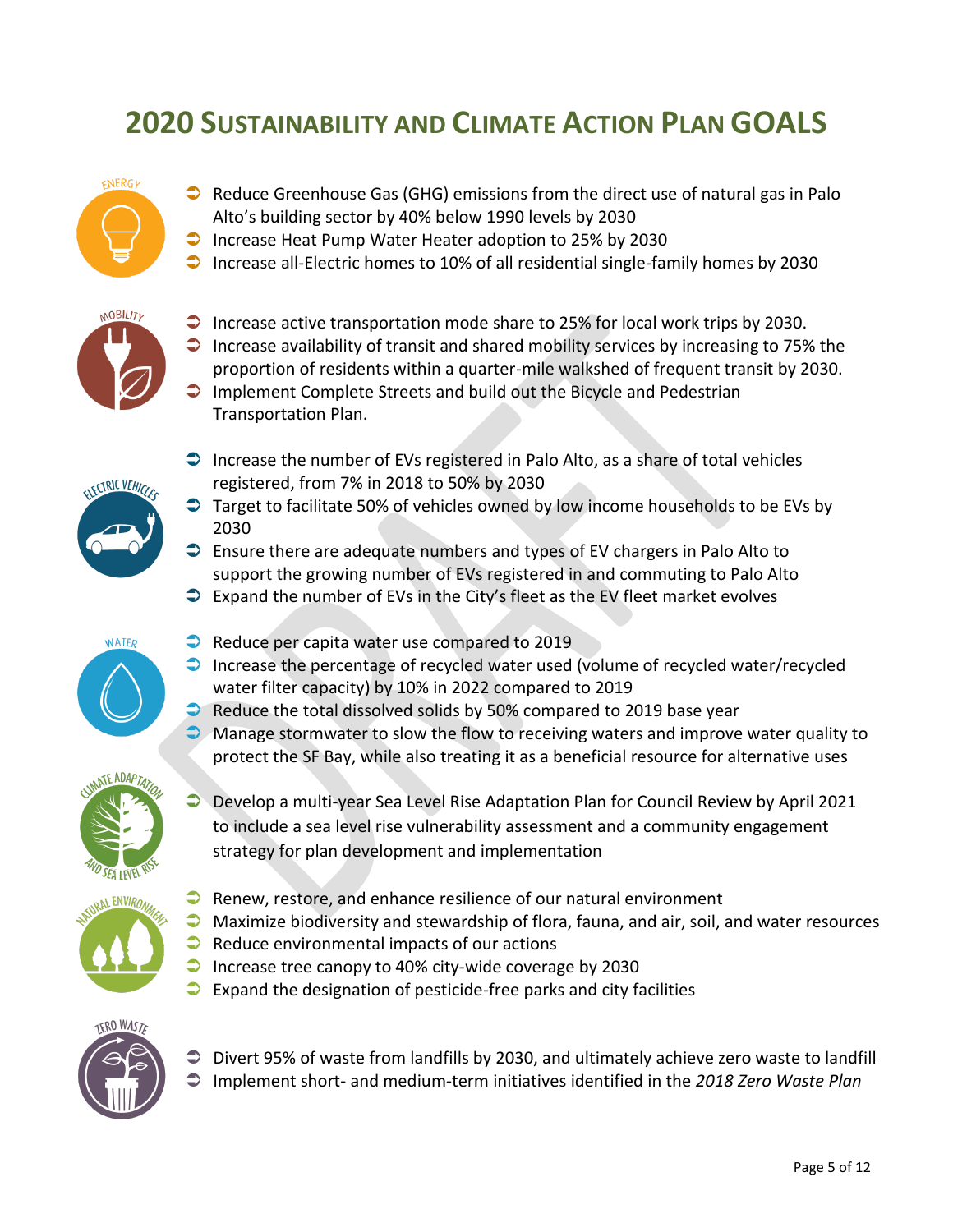### **ENERGY**

Building efficiency and electrification are key to achieving Palo Alto's - and California's greenhouse gas (GHG) reduction goals. Overcoming building electrification barriers at both the local and regional level will be necessary to increase market adoption in existing buildings. Electrification - and encouraging existing buildings to upgrade to modern energy efficiency levels - may pose significant strategic and operating challenges for the City of Palo Alto Utilities (CPAU) but is an important strategy to meeting the City's aggressive GHG reduction goal.

#### **GOALS**

- $\supset$  Reduce GHG emissions from the direct use of natural gas in Palo Alto's building sector by 40% below 1990 levels by 2030
- $\bullet$  Increase Heat Pump Water Heater adoption to 25% by 2030
- $\Box$  Increase all-Electric homes to 10% of all residential single-family homes by 2030

#### **KEY ACTIONS**

- Meet or exceed City Council-adopted energy efficiency targets
- Explore electrification of city-owned facilities with the goal of phasing out fossil fuel use in existing municipal buildings
- Phase out fossil fuel use in new and existing buildings through a combination of programs & mandates (includes partnerships and collaborations to support market transformation)
- Increase awareness and adoption of efficient electric alternatives to gas appliances and allelectric buildings through community engagement
- Implement an all-electric utility rate
- Explore opportunities to increase energy resilience (e.g. energy storage, microgrids)
- Explore the impact of building decarbonization on City's gas utility and develop mitigation strategies
- Continue to purchase carbon offsets to match natural gas emissions as a transitional measure. Evaluate potential local offset purchases

#### **KEY PERFORMANCE INDICATORS**

- GHG emissions from the building sector
- Heat Pump Water Heater plus new residential construction permits
- Number of all-Electric homes / customers on all-electric utility rate

# ENERGY

Emissions from natural gas use represent about 32 percent of Palo Alto's remaining carbon footprint if we exclude PaloAltoGreen Gas offsets. The decreasing emissions of California and Palo Alto's energy supply due to renewable energy opens the opportunity to reduce natural gas use through electrification in addition to continued efficiency measures. Palo Alto will first seek to reduce natural gas usage through energy efficiency and conservation, followed by electrification of water heating, space heating, clothes drying and cooking where practical and cost effective.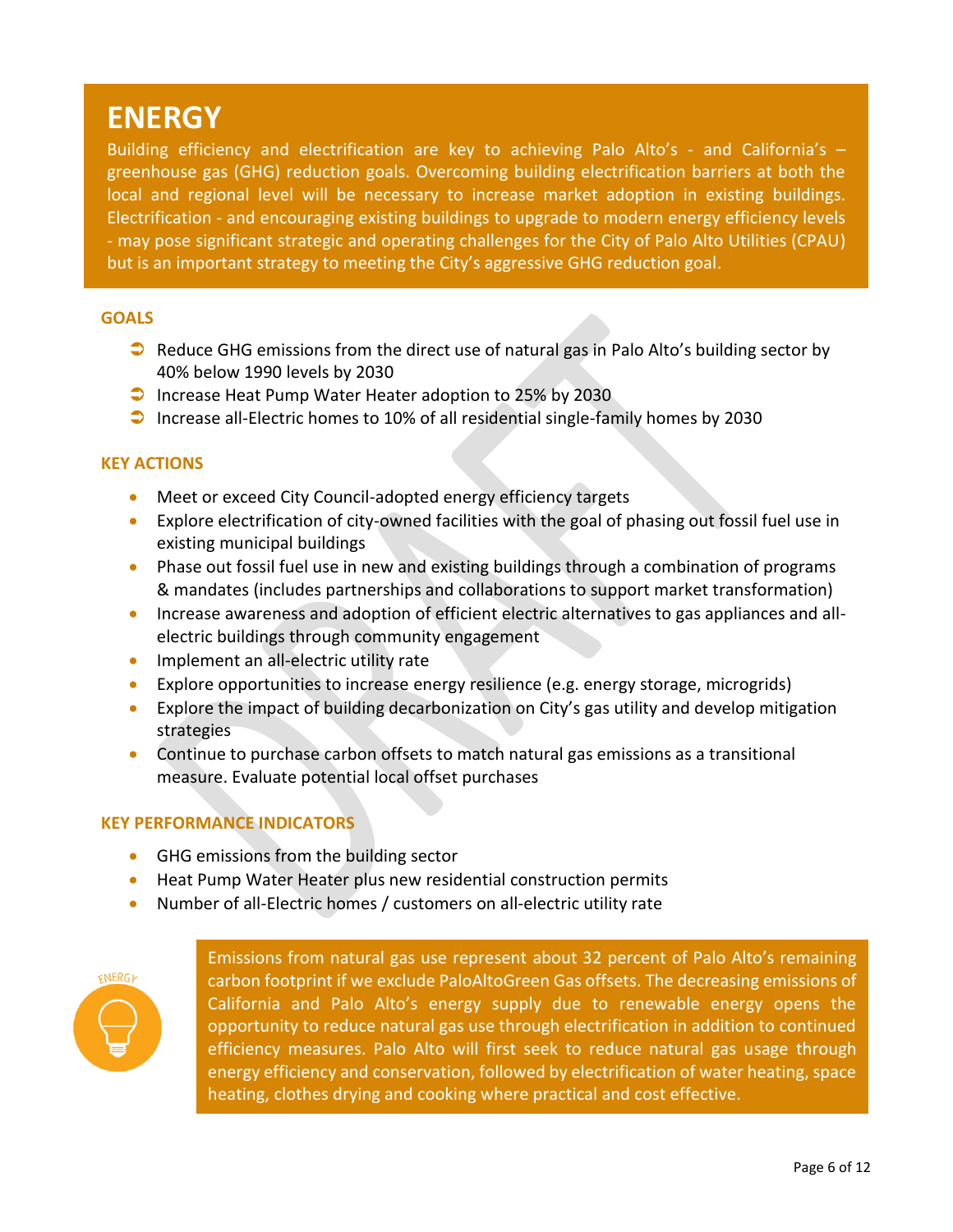## **MOBILITY**

Road transportation represents the largest percentage of Palo Alto's existing carbon footprint – and a congestion headache. GHG emissions are a function of two factors: Vehicle Miles Traveled (VMT), addressed here, and the carbon intensity (GHG/VMT), addressed in the next section. Reducing GHG/VMT is largely driven by Federal Standards, state policy and vehicle offerings (including fuel efficiency and EVs). However, VMT and EV adoption can be influenced by local programs and policies.

#### **GOALS**

- Increase active transportation mode share to 25% for local work trips by 2030.
- $\Box$  Increase availability of transit and shared mobility services by increasing to 75% the proportion of residents within a quarter-mile walkshed of frequent transit by 2030.
- **Implement Complete Streets and build out the Bicycle and Pedestrian Transportation Plan.**

#### **KEY ACTIONS**

- Fund the TMA with the goal of reducing SOV commute-trips downtown by 30%.
- Make transit investments that significantly enhance coverage, service quality, frequency, speed and/or access.
- Expand and improve bicycle and pedestrian facilities, connectivity, convenience, and/or safety in a manner that significantly increases the % of trips taken by walking or biking.
- Adopt TDM Ordinance per Comp Plan Policy.
- Increase the number of City Employees utilizing commute benefits.
- Encourage the use of bike and/or scooter sharing, and the provision of required infrastructure throughout Palo Alto, especially at transit stations and stops, job centers, community centers, and other destinations.
- Enhance traffic signals to improve traffic flow and reduce idling and associated GHG emissions.
- Increase the number of bike facilities, including bike parking and signalized intersections with bicycle accommodations (e.g. bicycle signal heads, bicycle detection, colored bicycle lanes)

#### **KEY PERFORMANCE INDICATORS**

- Commute mode share for all modes
- Transit ridership and proportion of residents within a quarter-mile walkshed of frequent transit
- Commute Benefits participation by City Employees
- Miles of bikeways and number of enhanced intersections



The mobility marketplace is changing rapidly: Lyft and Uber are changing the landscape; Autonomous Vehicles are anticipated to increase in market share; and, land use and mobility interact in substantial and complex ways.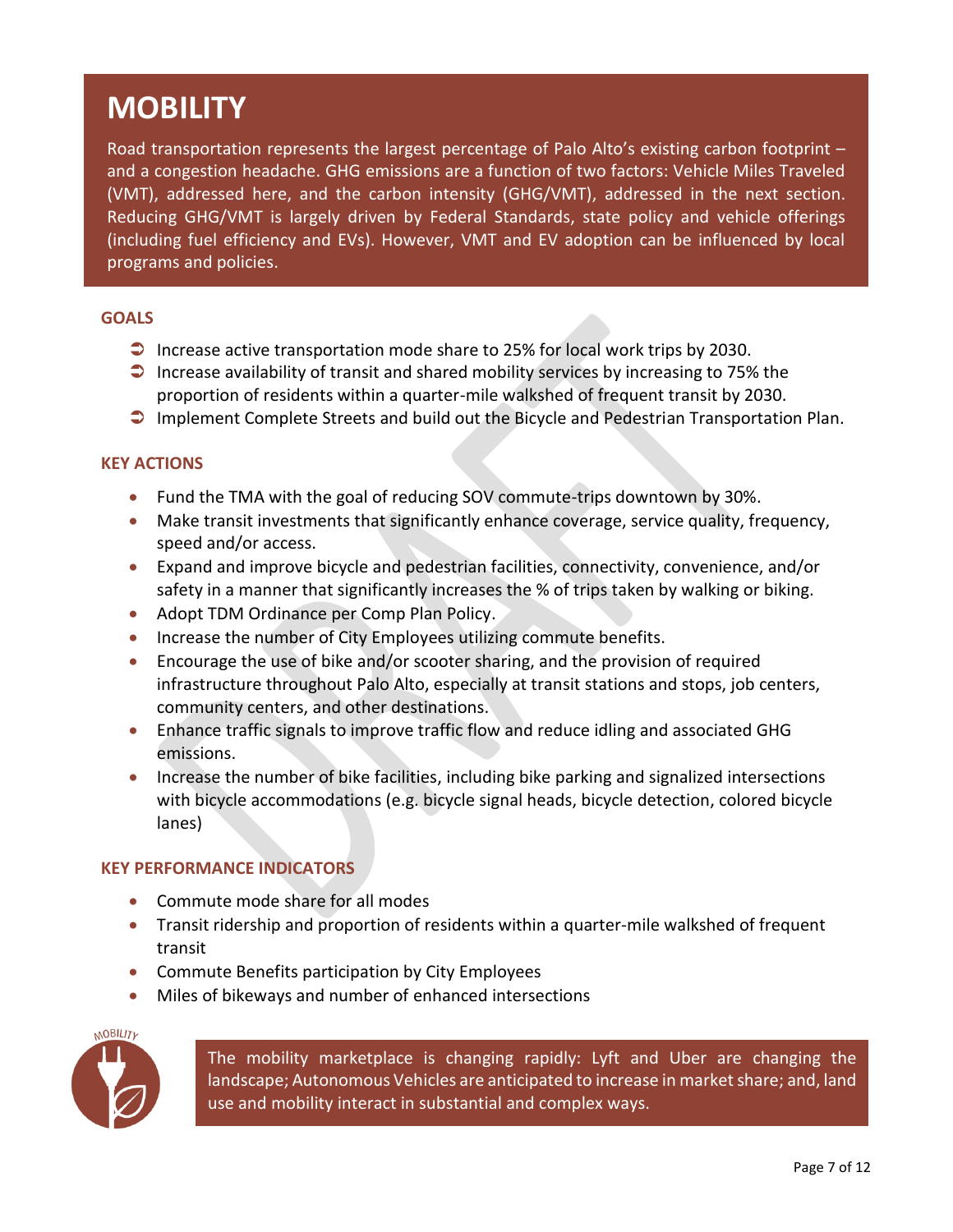## **ELECTRIC VEHICLES**

More than half of Palo Alto's emissions come from transportation, making adoption of Electric Vehicles (EVs) a crucial component to reaching our carbon reduction goals. Compared to fossil fuel vehicles, EVs are cheaper to drive, have lower maintenance costs, and produce no emissions. Driving and charging an EV in Palo Alto especially makes sense given the City's carbon neutral electricity supply and low electric retail rates.

#### **GOALS**

- $\supset$  Increase the number of EVs registered in Palo Alto, as a share of total vehicles registered, from 7% in 2018 to 50% by 2030
- Target to facilitate 50% of vehicles owned by low income households to be EVs by 2030
- **■** Ensure there are adequate numbers and types of EV chargers in Palo Alto to support the growing number of EVs registered in and commuting to Palo Alto
- $\supset$  Expand the number of EVs in the City's fleet as the EV fleet market evolves

#### **KEY ACTIONS**

- Ensure that at least 75% of the community is aware of the environmental and economic benefits of electric vehicles and the programs available to them.
- By 2022 quantify the public and private EV charger network needed within the community to support 50% EV penetration in Palo Alto, and develop an implementation plan to establish that charging network.
- Develop programs to assist and incentivize private EV charging installations in hard to reach locations such as multifamily properties, non-profits, and small commercial sites to ensure adequate and diverse EV charging infrastructure.
- By 2022, develop a strategic plan to encourage charging of inbound EVs within Palo Alto.
- Continue to electrify municipal fleet as opportunities arise, and by 2021 develop a comprehensive fleet electrification workplan and associated EV charging needs.

#### **KEY PERFORMANCE INDICATORS**

- EVs registered in Palo Alto
- EVs registered in low income households in Palo Alto
- Percentage of EVs in City's fleet and availability of municipal charging infrastructure
- Number and type of EV charging ports/infrastructure in Palo Alto
- Percentage reduction of transportation-related emissions due to EVs



Palo Alto has the highest adoption rate of Electric Vehicles (EVs) in the US, with 1 in 3 new vehicles registered as electric in 2017. Survey results show that 70% of Palo Alto residents are extremely interested in their next vehicle to be an EV if they knew EV charging would be readily available.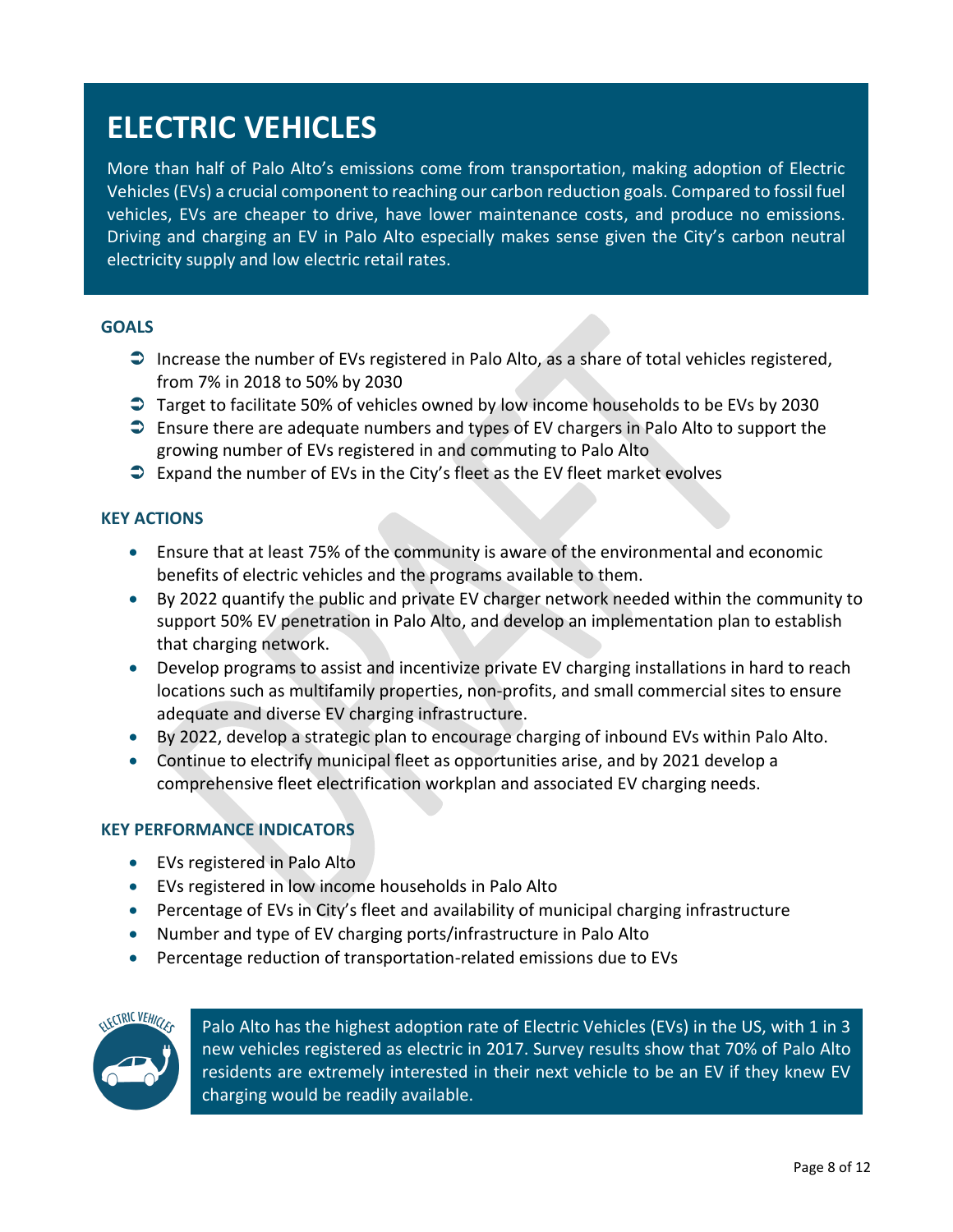### **WATER**

Water is a limited resource in California, and its availability will be further impacted by climate change and new environmental regulations. Both potable water supplies and hydroelectric needs could be challenged by long-term shifts in California's precipitation regime. With shifting climate patterns, and significant long-term water supply uncertainty, it would be prudent to reduce water consumption while exploring ways to capture and store water, as well as to increase the availability and use of recycled water.

#### **GOALS**

- $\bullet$  Reduce per capita water use compared to 2019<sup>9</sup>
- Increase the percentage of recycled water used (volume of recycled water/recycled water filter capacity) by 10% in 2022 compared to 2019
- $\bullet$  Reduce the total dissolved solids by 50% compared to 2019 base year
- **C** Manage stormwater to slow the flow to receiving waters and improve water quality to protect the SF Bay, while also treating it as a beneficial resource for alternative uses<sup>10</sup>

#### **KEY ACTIONS**

- Maximize cost-effective water conservation & efficiency
- Expand the use of effluent from the RWQCP through Non-Potable Reuse, Indirect Potable Reuse, or Direct Potable Reuse
- Establish quantifiable baseline and targets for implementation of green stormwater infrastructure on private property, municipal facilities and public rights-of-way by 2024
- Design and build a salt removal facility for the PA Wastewater Treatment Plant
- Develop a "One Water" Portfolio for Palo Alto

#### **KEY PERFORMANCE INDICATORS**

- Per capita water use (Gallons Per Capita Per Day)
- Percentage recycled water use
- Total dissolved solids in recycled water



Water reuse will increase in importance as California's population expands and climate change and new environmental regulations pose uncertainties in imported water supply availability. Whether a water supply shortage exists or not, "Making Water Conservation a California Way of Life" is a concept embraced by the City.

<sup>&</sup>lt;sup>9</sup> Water use goals will be updated to indoor residential use targets and irrigation use targets after Making Conservation a California Way of Life regulations are established

 $10$  Green Stormwater Infrastructure (GSI) goals will be updated once additional quantification work is conducted over the next three years to provide accurate, realistic and publicly vetted metrics.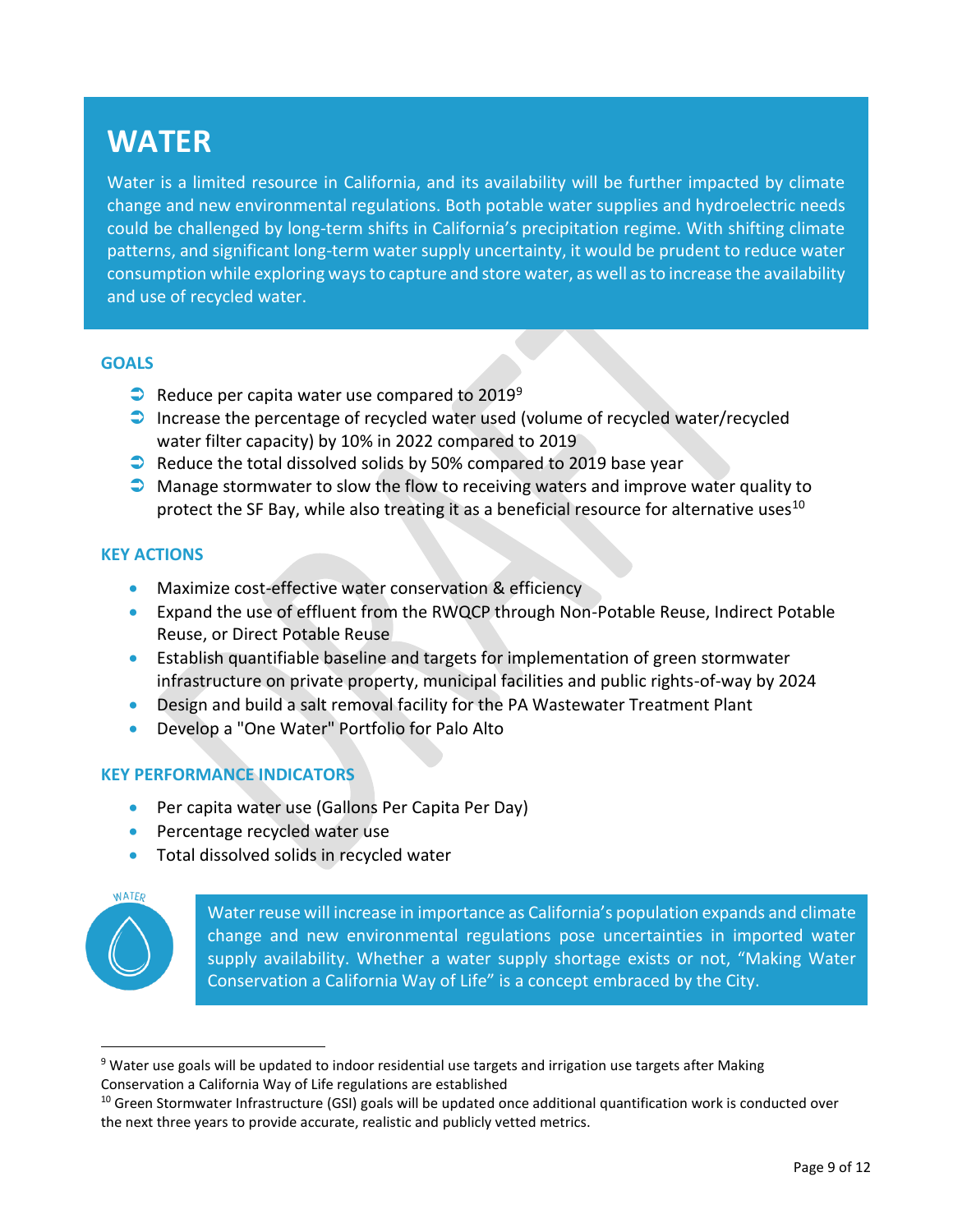## **CLIMATE ADAPTATION AND SEA LEVEL RISE**

The State of California anticipates that relative sea level rise projections stemming from GHG emissions and related climate change pose significant economic, environmental and social risks to communities along the San Francisco Bay Shoreline, including the City of Palo Alto. Research shows that these projections may worsen if GHG emission trajectories continue unabated. To prepare for rising tides in the years ahead, the City of Palo Alto City Council adopted a Sea Level Rise Adaptation Policy in March 2019 which bridges the high-altitude general policy statements in various City plans to an eventual nuts-and-bolt Sea Level Rise Adaptation Plan and timeline which staff aims to complete by April 2021.

#### **GOAL**

 Develop a multi-year Sea Level Rise Adaptation Plan for Council Review by April 2021 to include a sea level rise vulnerability assessment and a community engagement strategy for plan development and implementation

#### **KEY ACTIONS**

- Commence work on Sea Level Rise Vulnerability Assessment (Spring 2020)
- Begin development of a Sea Level Rise Adaptation Plan (specific plan elements to be determined for staff and Council consideration during 2020)
- Review the recommendations of SAFER levee alignment (SAFER is the *Strategy to Advance Flood protection Ecosystems, and Recreation* feasibility report coordinated by San Francisquito Creek Joint Powers Authority)
- Discuss the Sea Level Rise levee alignment alternatives with Valley Water and other adjacent neighboring agencies
- Implement the Sea Level Rise Adaptation Plan after Council adoption.

#### **KEY PERFORMANCE INDICATORS**

- Completed Sea Level Rise Vulnerability Assessment
- Council-approved Sea Level Rise Adaptation Plan
- Council review of proposed sea level rise levee alignments (2021)



Sea level rise in San Francisco Bay is anticipated to range between three feet to more than ten feet by 2100 with rising tides likely thereafter. In Palo Alto, many City services and infrastructure that are essential to the City's public health, safety, and economy are located within areas that are predicted to be inundated by Bay water if adaptation measures are not implemented. How will we prepare? What will we protect? How will we adapt? Where will we, if necessary, retreat?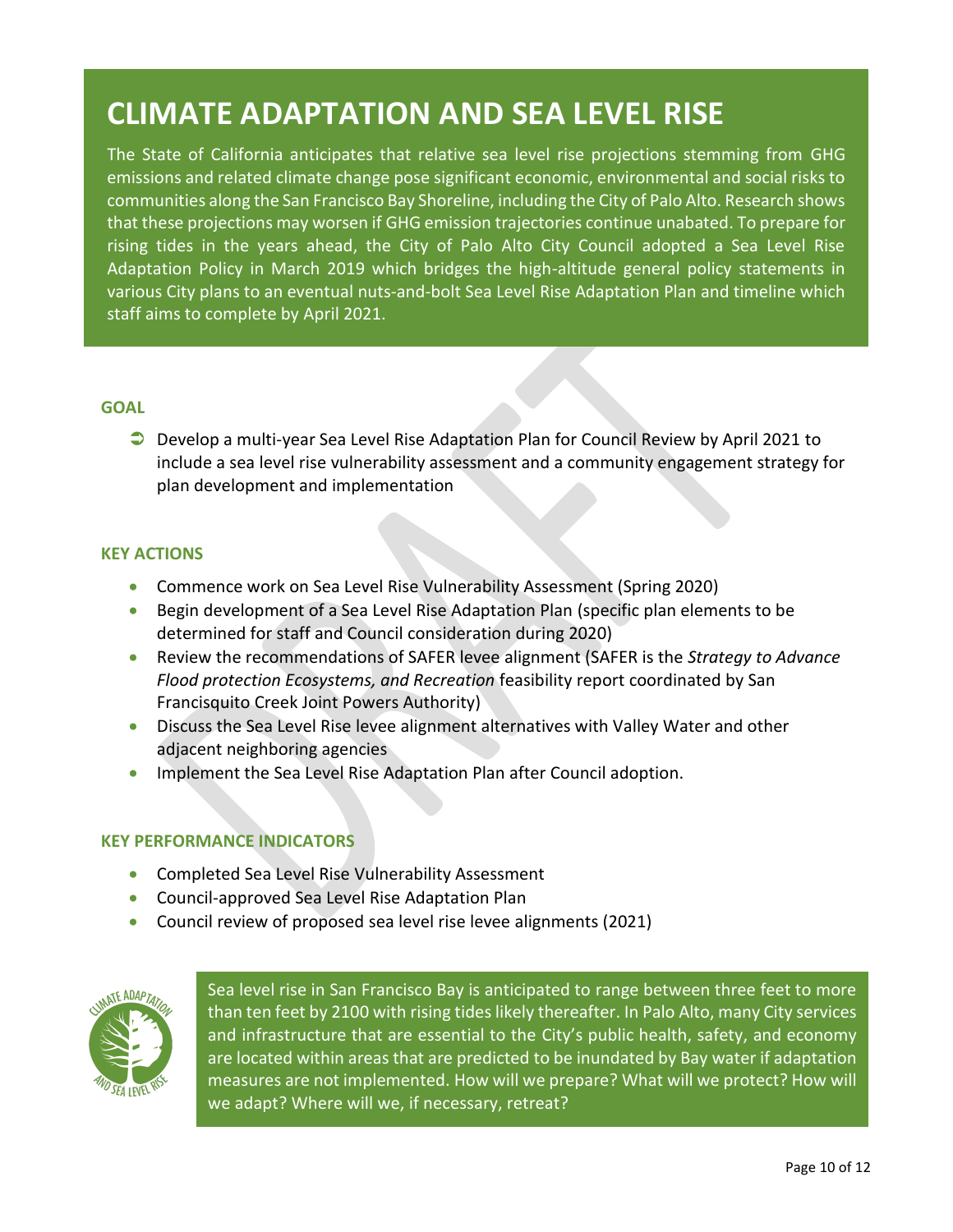## **REGENERATION AND NATURAL ENVIRONMENT**

Sustainability is not only about mitigation, adaptation, and resilience, but also regeneration  $$ identifying opportunities for renewal, restoration, and growth of our natural environment. Palo Alto will continue to build and restore the natural environment and its ecosystem services and the bio-capacity that supports it, including soils, tree canopy, biodiversity, and other components. Enhancing and maintaining Green Stormwater Infrastructure will use natural areas and systems to provide habitat, flood protection, storm water management, cleaner air, cleaner water, and human health enhancement.

#### **GOALS**

- $\bullet$  Renew, restore, and enhance resilience of our natural environment
- Maximize biodiversity and stewardship of flora, fauna, and air, soil, and water resources
- $\bullet$  Reduce environmental impacts of our actions
- $\bullet$  Increase tree canopy to 40% city-wide coverage by 2030
- $\bullet$  Expand the designation of pesticide-free parks and city facilities

#### **KEY ACTIONS**

- Explore programs and policies that use Palo Alto's public and private natural capital (e.g., canopy, soils, watersheds) to provide local carbon offsets and other environmental benefits
- Evaluate and modify plant palette selection to maximize biodiversity and soil health to adapt to the changing climate, and incorporate buffers for existing natural ecosystems
- Coordinate implementation of the Urban Forest Master Plan and Parks Master Plan to create pathways to parks and encourage appreciation of natural ecosystems
- Explore expanding the requirements of the Water Efficient Landscape Ordinance (WELO) to further the S/CAP Goals
- **Implement the Green Stormwater Infrastructure plan**
- Ensure No Net Tree Canopy Loss
- Develop methods to allow for both solar panels and trees
- Reduce the toxicity and the total amount of pesticides used in the city
- Ensure the protection of our ecosystem through the plan review and permitting process
- Restore degraded areas and channelized creeks and create wildlife corridors

#### **KEY PERFORMANCE INDICATORS**

- Tree Canopy
- Percent reduction of pesticide use



In 2005, Palo Alto adopted the <u>Ahwahnee Principles [for Resource Efficient Land Use](https://www.cityofpaloalto.org/civicax/filebank/documents/32650)</u><sup>11</sup> (as modified for local use), a set of guidelines emphasizing sustainable urban planning. These principles were developed by the Local Government Commission and modified to adapt them to the particular situation in Palo Alto.

<sup>11</sup> <https://www.cityofpaloalto.org/civicax/filebank/documents/32650>